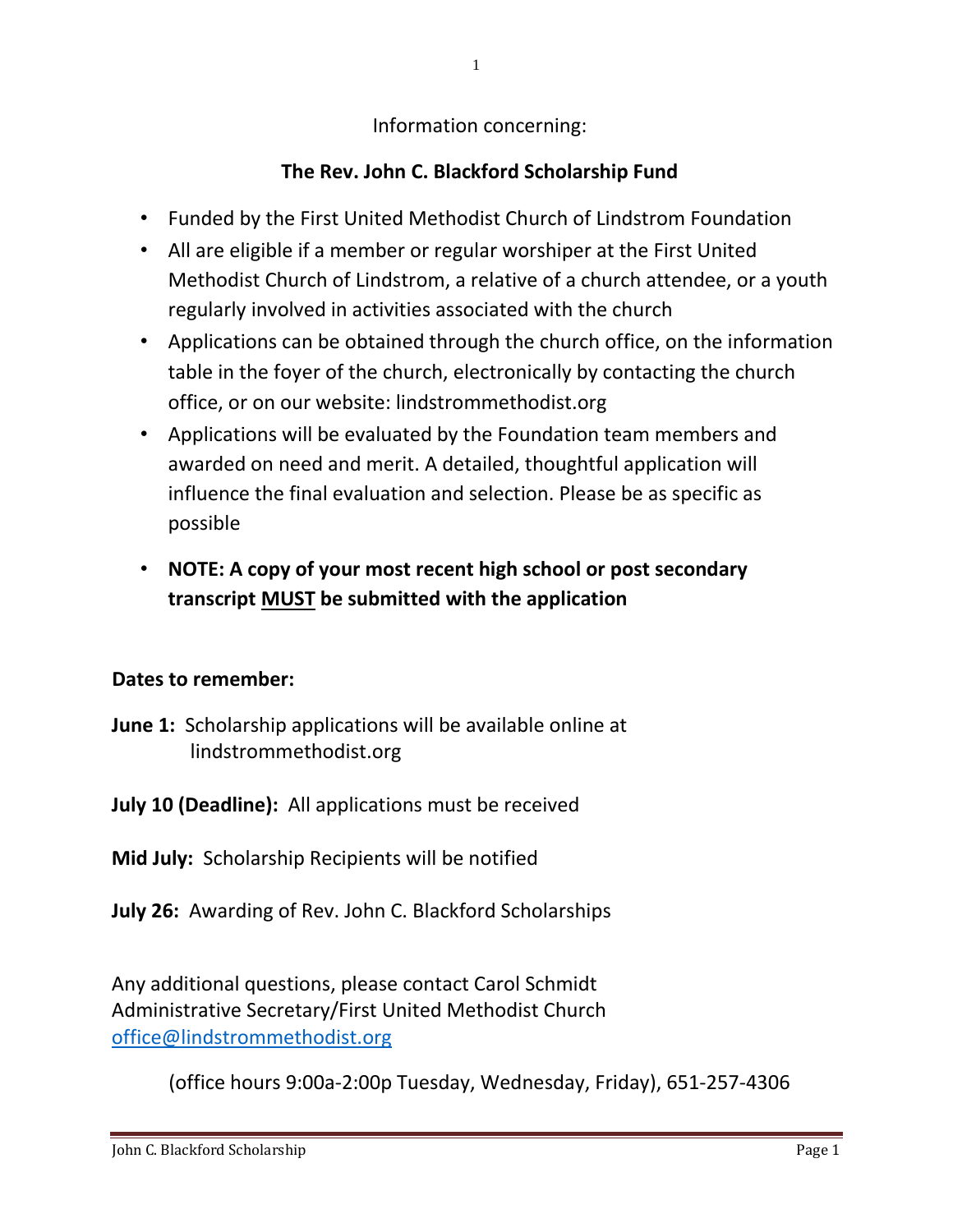# The Rev. John C. Blackford **Scholarship Fund**

 $\overline{2}$ 

## **Application for Scholarship Consideration**

| Date |  |
|------|--|
|      |  |
|      |  |
|      |  |
|      |  |
|      |  |
|      |  |
|      |  |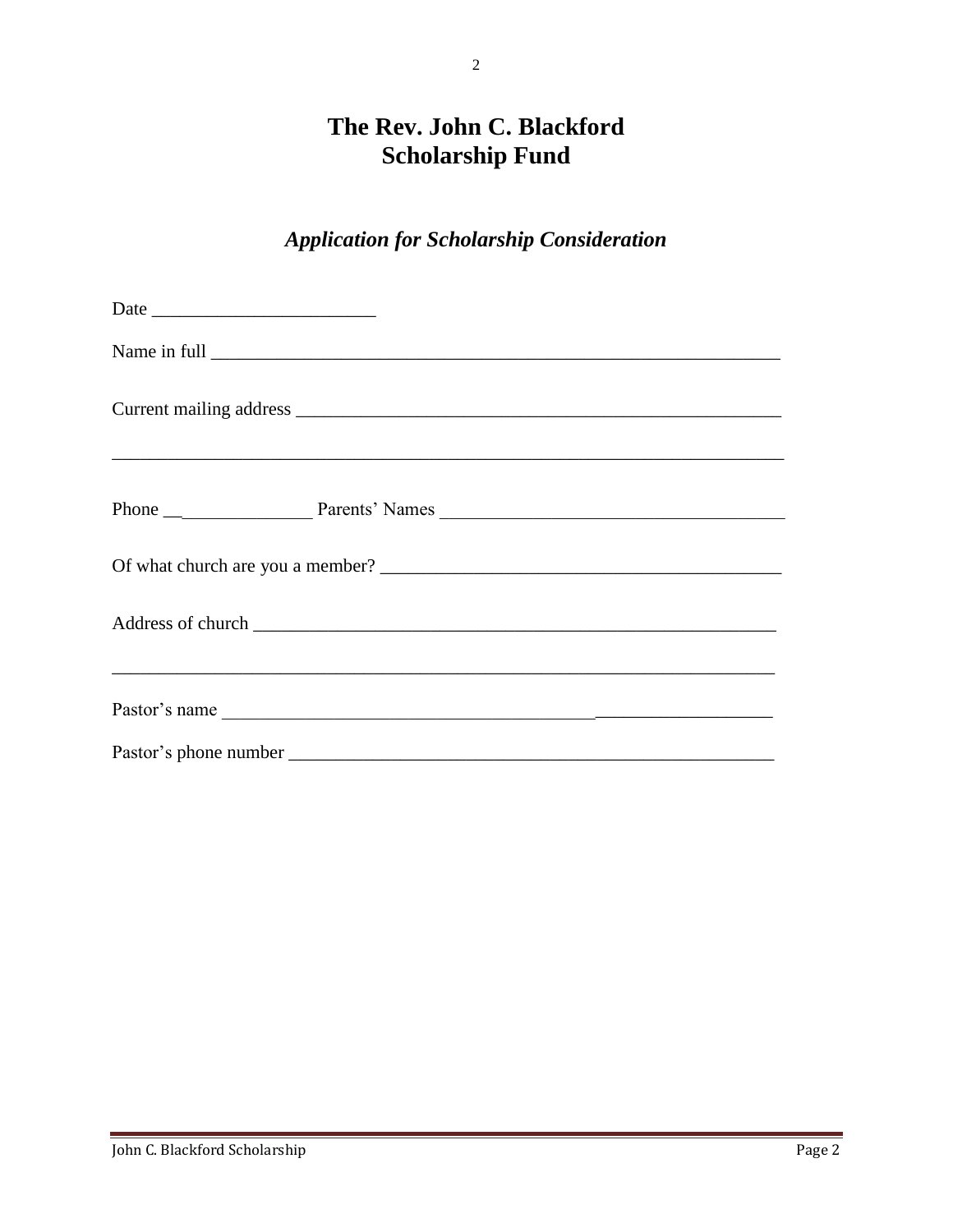Name of College you plan to attend or are attending \_\_\_\_\_\_\_\_\_\_\_\_\_\_\_\_\_\_\_\_\_\_\_\_\_\_\_\_\_

Have you received a Foundation Scholarship Award prior to this application? \_\_\_yes \_\_\_no

#### **Education Background:**

| <b>Type</b>            | Name & Location<br>of School | Course or<br>Major | Years<br><b>Attended</b> | Average<br>Grade | Name of Dean<br>or Advisor |
|------------------------|------------------------------|--------------------|--------------------------|------------------|----------------------------|
| High School            |                              |                    |                          |                  |                            |
| College/<br>University |                              |                    |                          |                  |                            |
| Seminary               |                              |                    |                          |                  |                            |

**Note:** *A copy of your most recent high school or post secondary transcript must be submitted with this application.*

**Please note your association to FUMC: \_\_\_\_\_\_\_\_\_\_\_\_\_\_\_\_\_\_\_\_\_\_\_\_\_\_\_\_\_\_\_\_\_\_\_\_\_\_\_\_\_\_\_\_**

| Estimate your expenses for the coming<br>school year: | Indicate amount of funds available<br>from the sources below: *<br>* Estimate if necessary |
|-------------------------------------------------------|--------------------------------------------------------------------------------------------|
|                                                       |                                                                                            |
|                                                       |                                                                                            |
|                                                       |                                                                                            |
|                                                       |                                                                                            |
|                                                       |                                                                                            |
|                                                       |                                                                                            |
| Total School Year: _______________                    |                                                                                            |
|                                                       |                                                                                            |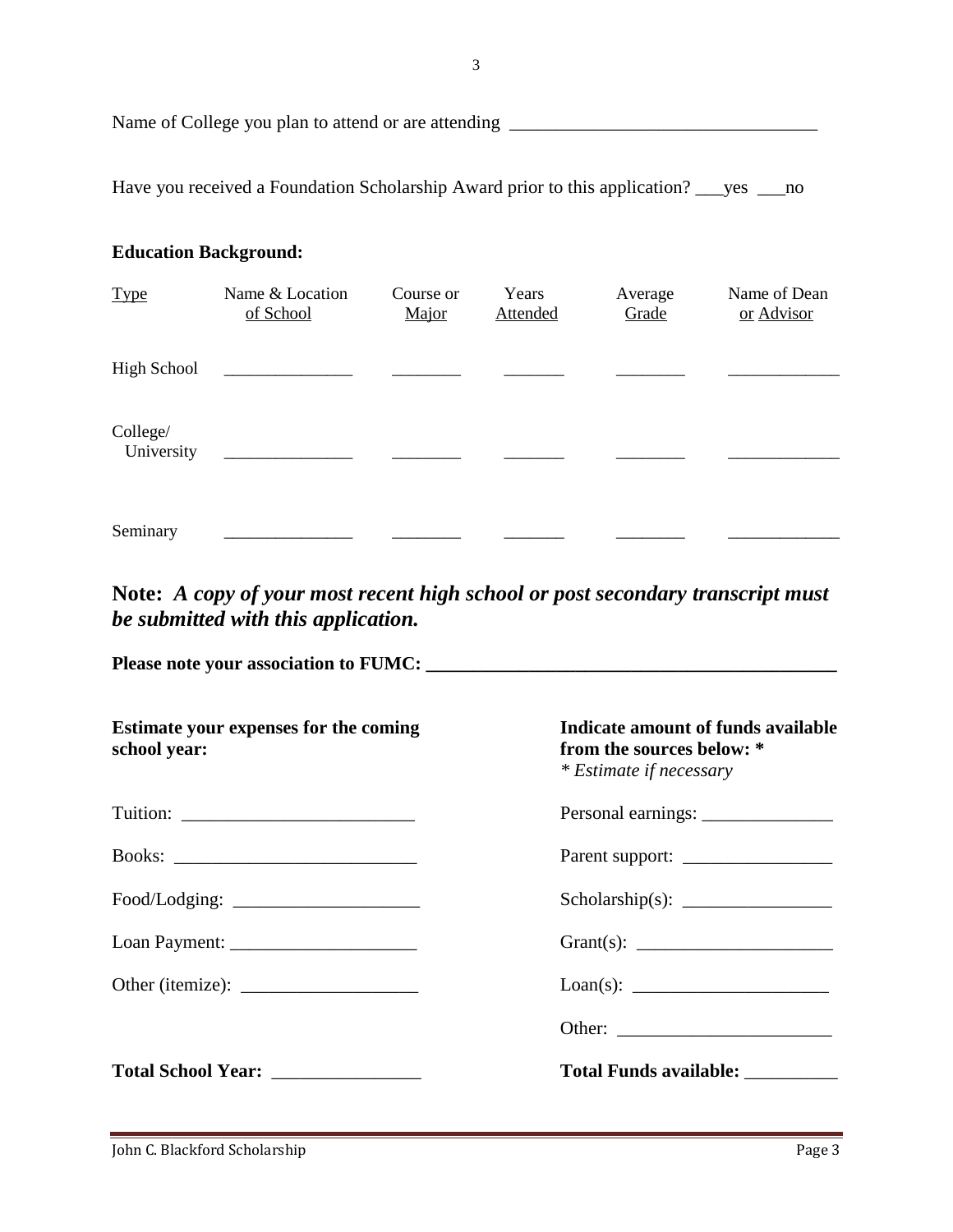**For each of the following questions, please respond in paragraph form, providing supportive details. Additional sheets may be used as needed.**

**Please explain in detail your financial needs:**

**Please indicate your future education plans including the reasons for choosing this career and ways in which you expect to be of service to mankind (you may use additional sheets if necessary):**